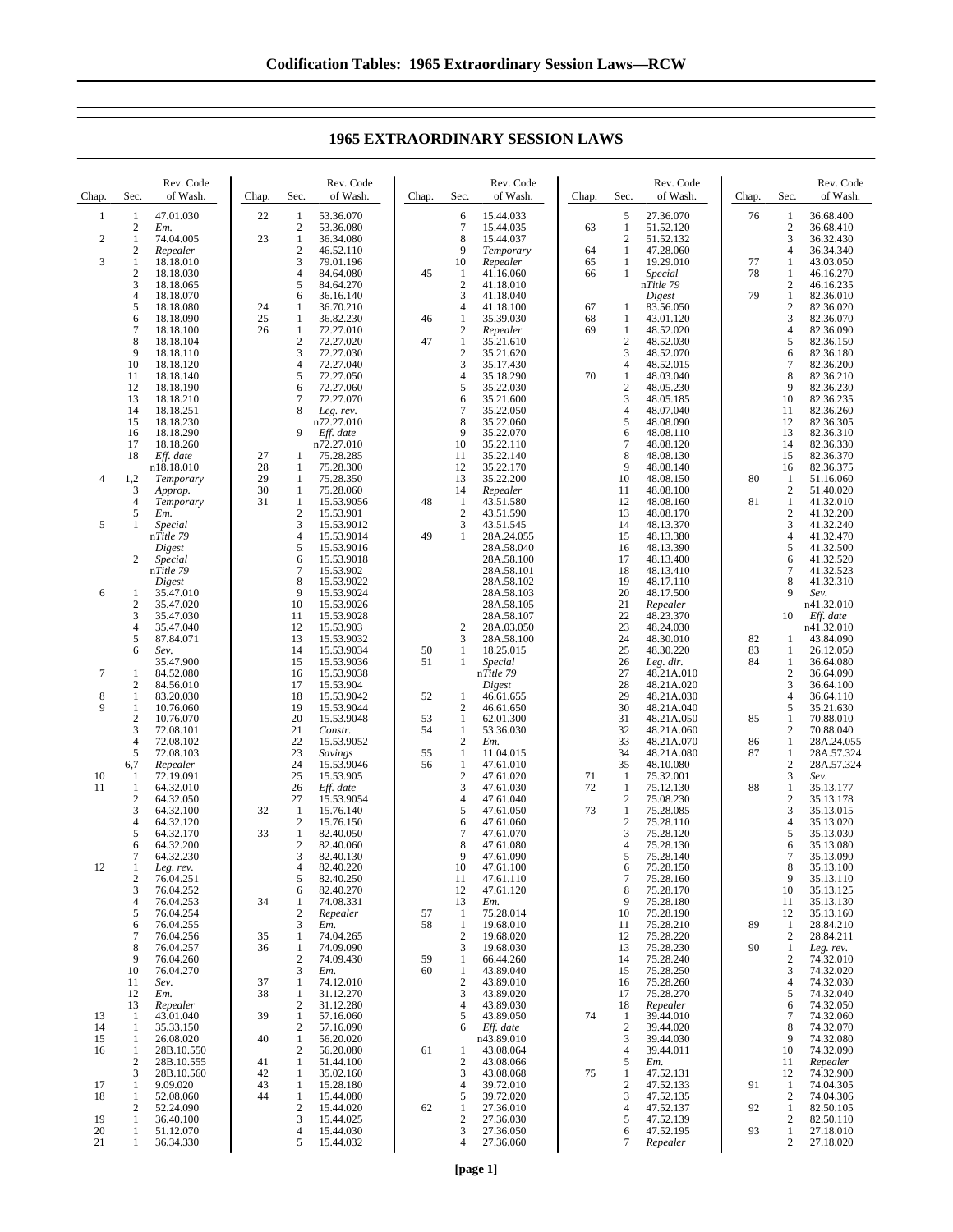**Codification Tables: 1965 Extraordinary Session Laws—RCW**

| Chap. | Sec.                         | Rev. Code<br>of Wash.  | Chap.      | Sec.                                      | Rev. Code<br>of Wash.  | Chap. | Sec.                  | Rev. Code<br>of Wash.    | Chap.      | Sec.                         | Rev. Code<br>of Wash.    | Chap. | Sec.                | Rev. Code<br>of Wash.    |
|-------|------------------------------|------------------------|------------|-------------------------------------------|------------------------|-------|-----------------------|--------------------------|------------|------------------------------|--------------------------|-------|---------------------|--------------------------|
|       | 3<br>4                       | 27.18.030<br>27.18.040 |            | $\tau$<br>8                               | 3.66.065<br>3.74.931   |       | 28<br>29              | 46.20.315<br>46.20.322   |            | 6<br>7                       | 44.33.250<br>44.33.260   |       | 3<br>4              | 42.21.030<br>42.21.040   |
| 94    | 5<br>1                       | 27.18.050              | 111        | 1                                         | 35.95.010              |       | 30                    | 46.20.323                |            | 8<br>9                       | 44.33.270                |       | 5                   | 42.21.050                |
|       |                              | Special<br>nTitle 79   |            | $\boldsymbol{2}$<br>3                     | 35.95.020<br>35.95.030 |       | 31<br>32              | 46.20.324<br>46.20.325   |            | 10                           | 44.33.280<br>44.33.290   |       | 6<br>7              | 42.21.060<br>42.21.070   |
| 95    | 1                            | Digest<br>Special      |            | 4<br>5                                    | 35.95.040<br>35.95.050 |       | 33<br>34              | 46.20.326<br>46.20.327   |            | 11<br>12                     | 44.33.300<br>44.33.310   |       | 8<br>9              | 42.21.080<br>29.18.140   |
|       |                              | nTitle 79<br>Digest    |            | 6<br>$\tau$                               | 35.95.060<br>35.95.070 |       | 35<br>36              | 46.20.328<br>46.20.329   |            | 13<br>14                     | 44.33.320<br>44.33.330   | 151   | 1<br>$\overline{c}$ | 79.24.610<br>79.24.612   |
|       | 2                            | Special<br>nTitle 79   |            | 8<br>9                                    | 35.95.080<br>Sev.      |       | 37<br>38              | 46.20.332<br>46.20.333   |            | 15<br>16                     | 44.33.340<br>Repealer    |       | 3<br>4              | 79.24.614<br>79.24.616   |
|       |                              | Digest                 |            |                                           | 35.95.900              |       | 39                    | 46.20.334                |            | 17                           | Em.                      |       | 5                   | 79.24.618                |
| 96    | 3<br>1                       | Em.<br>43.43.035       | 112        | 1<br>$\overline{2}$                       | 9.87.010<br>Sev.       |       | 40<br>41              | 46.20.335<br>46.20.336   | 131        | $1 - 5$<br>6                 | Temporary<br>Em.         |       | 6<br>7              | 79.24.620<br>79.24.622   |
|       | $\mathbf{2}$<br>3            | 43.43.037<br>Em.       | 113<br>114 | 1<br>1                                    | 84.52.052<br>2.32.210  |       | 42<br>43              | 46.12.240<br>46.20.342   | 132<br>133 | 1<br>1                       | 43.51.020<br>39.12.010   |       | 8<br>9              | 79.24.624<br>79.24.626   |
| 97    | 1<br>$\overline{\mathbf{c}}$ | 77.12.200<br>77.12.201 | 115        | $1 - 3$<br>$\overline{4}$                 | Temporary<br>Em.       |       | 44<br>45              | 46.20.343<br>46.20.344   |            | $\overline{c}$<br>3          | 39.12.015<br>39.12.040   |       | 10<br>11            | 79.24.628<br>Em.         |
|       | 3<br>$\overline{4}$          | 77.12.203<br>77.12.205 | 116        | 5<br>1                                    | Exp. date<br>35.18.060 |       | 46<br>47              | 46.20.900                | 134        | 4<br>1                       | 39.12.060                | 152   | 1<br>$\overline{c}$ | 29.68.012<br>29.68.022   |
|       | 5                            | 77.12.207              |            | $\overline{2}$                            | 35.22.280              |       |                       | Sev.<br>46.20.910        |            | $\overline{c}$               | 81.80.270<br>81.80.272   |       | 3                   | 29.68.031                |
| 98    | 1<br>$\overline{\mathbf{c}}$ | 28.84.500<br>28.84.501 |            | 3<br>$\overline{4}$                       | 35.22.420<br>35.22.460 | 122   | 1<br>$\overline{2}$   | 51.32.050<br>51.32.060   | 135        | 1<br>$\overline{c}$          | 28B.20.800<br>43.79.201  |       | 4<br>5              | 29.68.041<br>29.68.063   |
|       | 3<br>4                       | 28.84.502<br>28.84.503 |            | 5<br>6                                    | 35.22.480<br>35.23.210 | 123   | 3<br>$\mathbf{1}$     | 51.32.090<br>91.12.010   |            | 3<br>4                       | 28B.20.805<br>28B.20.810 |       | 6<br>$\tau$         | 29.68.067<br>29.68.004   |
| 99    | 5<br>1                       | 28.84.215<br>41.44.100 |            | $\tau$<br>8                               | 35.23.440<br>35.23.600 |       | $\sqrt{2}$<br>3       | 91.12.020<br>91.12.030   |            | 5<br>6                       | 28B.20.820<br>Em.        |       | 8<br>9              | 29.68.008<br>Repealer    |
|       | $\overline{\mathbf{c}}$<br>3 | 41.44.110              |            | 9<br>10                                   | 35.24.020<br>35.24.290 |       | $\overline{4}$<br>5   | 91.12.040<br>91.12.050   | 136<br>137 | 1<br>1                       | 43.99.080<br>13.07.900   | 153   | 10<br>$1-9$         | Referendum               |
|       | 4                            | 41.44.130<br>41.44.140 |            | 11                                        | 35.24.450              |       | 6                     | 91.12.060                |            | $\overline{c}$               | 13.07.030                |       | 10                  | Approp.<br>Em.           |
|       | 5<br>6                       | 41.44.150<br>41.44.160 |            | 12<br>13                                  | 35.24.460<br>35.24.470 | 124   | 1<br>$\boldsymbol{2}$ | Leg. rev.<br>28A.65.010  |            | 3<br>4                       | 13.07.070<br>Repealer    | 154   | 1<br>$\overline{c}$ | Vetoed<br>28A.41.130     |
|       | 7<br>8                       | 41.44.170<br>41.44.190 |            | 14<br>15                                  | 35.27.070<br>35.27.370 |       | 3<br>$\overline{4}$   | 28A.65.020<br>28A.65.030 | 138        | 5<br>$\mathbf{1}$            | Em.<br>39.53.900         |       | 3<br>$\overline{4}$ | 28A.41.140<br>28A.41.150 |
| 100   | 9<br>$\mathbf{1}$            | 41.44.220<br>38.12.030 |            | 16<br>17                                  | 35.27.520<br>35.27.530 |       | 5<br>6                | 28A.65.040<br>28A.65.050 |            | $\overline{c}$<br>3          | 39.53.010<br>39.53.020   |       | 5<br>6              | 28A.41.160<br>28A.41.170 |
| 101   | 1<br>$\sqrt{2}$              | 29.45.010<br>29.45.020 |            | 18<br>19                                  | 35.27.540<br>Repealer  |       | $\overline{7}$<br>8   | 28A.65.060<br>28A.65.070 |            | 4<br>5                       | 39.53.030<br>39.53.040   |       | 7<br>8              | 28A.24.080<br>28A.24.090 |
|       | 3                            | 29.45.030              | 117        | -1                                        | 19.28.010              |       | 9                     | 28A.65.080               |            | 6                            | 39.53.050                |       | 9                   | 28A.24.100               |
|       | 4<br>5                       | 29.45.050<br>29.45.060 |            | $\overline{2}$<br>3                       | 19.28.060<br>19.28.120 |       | 10<br>11              | 28A.65.090<br>28A.65.100 |            | 7<br>8                       | 39.53.060<br>39.53.070   |       | 10<br>11            | 28A.58.225<br>Em.        |
|       | 6<br>$\overline{7}$          | 29.54.010<br>29.54.020 |            | $\overline{4}$<br>5                       | 19.28.180<br>19.28.210 |       | 12<br>13              | 28A.65.110<br>28A.65.120 |            | 9<br>10                      | 39.53.080<br>39.53.090   |       | 12<br>13            | Repealer<br>Sev.         |
|       | 8<br>9                       | 29.54.030<br>29.54.040 | 118<br>119 | 1<br>1                                    | 54.16.220<br>46.52.030 |       | 14<br>15              | 28A.65.130<br>28A.65.140 |            | 11<br>12                     | 39.53.100<br>39.53.110   | 155   | 1<br>$\overline{2}$ | 46.61.005<br>46.61.010   |
|       | 10<br>11                     | 29.54.045<br>29.54.050 |            | 2<br>3                                    | 46.52.035<br>46.52.080 |       | 16<br>17              | 28A.65.150<br>28A.65.160 |            | 13<br>14                     | 39.53.120<br>39.53.910   |       | 3<br>$\overline{4}$ | 46.61.015<br>46.61.025   |
|       | 12                           | 29.54.043              |            | $\overline{4}$                            | 46.52.083              |       | 18                    | 28A.65.170               |            | 15                           | 39.53.130                |       | 5                   | 46.61.030                |
|       | 13<br>14                     | 29.13.080<br>29.51.170 | 120        | 5<br>$\mathbf{1}$                         | 46.52.085<br>36.78.010 |       | 19<br>20              | 28A.35.010<br>Repealer   |            | 16                           | Sev.<br>39.53.920        |       | 6<br>7              | 46.61.035<br>46.61.050   |
|       | 15<br>16                     | 29.51.100<br>29.51.175 |            | $\boldsymbol{2}$<br>3                     | 36.78.020<br>36.78.030 | 125   | 21<br>$\mathbf{1}$    | Em.<br>8.25.010          | 139        | 17<br>$\mathbf{1}$           | Em.<br>28B.30.400        |       | 8<br>9              | 46.61.055<br>46.61.060   |
| 102   | 17<br>1                      | 29.51.200<br>74.08.120 |            | $\overline{4}$<br>5                       | 36.78.040<br>36.78.050 |       | $\sqrt{2}$<br>3       | 8.25.020<br>8.25.030     | 140<br>141 | $\mathbf{1}$<br>$\mathbf{1}$ | 36.33.110<br>82.32.050   |       | 10<br>11            | 46.61.065<br>46.61.070   |
| 103   | 1<br>$\overline{c}$          | 29.18.030<br>29.21.060 |            | 6<br>7                                    | 36.78.060<br>36.78.070 |       | $\overline{4}$<br>5   | 8.25.040<br>8.25.050     |            | $\overline{c}$<br>3          | 82.32.080<br>82.32.090   |       | 12<br>13            | 46.61.075<br>46.61.080   |
|       | 3                            | 29.42.050<br>29.27.020 |            | 8<br>9                                    | 36.78.080              |       | 6<br>$\boldsymbol{7}$ | 8.25.060                 |            | 4                            | 82.32.100<br>82.32.180   |       | 14                  | 46.61.085<br>46.61.100   |
|       | 4<br>5                       | 29.30.075              |            | 10                                        | 36.78.090<br>36.78.100 | 126   | 1                     | Em.<br>18.43.080         |            | 5<br>6                       | 82.32.190                |       | 15<br>16            | 46.61.105                |
|       | 6<br>7                       | 29.13.070<br>29.27.050 |            | 11<br>12                                  | 36.78.110<br>46.68.120 |       | $\overline{c}$<br>3   | 18.43.130<br>18.43.150   |            | 7<br>8                       | 82.32.340<br>82.32.105   |       | 17<br>18            | 46.61.110<br>46.61.115   |
| 104   | 1<br>$\boldsymbol{2}$        | 43.84.011<br>43.84.021 | 121        | 1                                         | Purpose<br>n46.20.021  | 127   | 4<br>$\mathbf{1}$     | Repealer<br>2.04.090     |            | 9                            | Sev.<br>n82.98.030       |       | 19<br>20            | 46.61.120<br>46.61.125   |
|       | 3<br>4                       | 43.84.031<br>43.84.041 |            | $\overline{\mathbf{c}}$<br>$\mathfrak{Z}$ | 46.20.021<br>46.20.025 |       | $\boldsymbol{2}$<br>3 | 2.08.090<br>Vetoed       | 142        | 10<br>-1                     | Eff. date<br>41.60.010   |       | 21<br>22            | 46.61.130<br>46.61.135   |
|       | 5<br>6                       | 43.84.051<br>43.84.061 |            | $\overline{4}$<br>5                       | 46.20.031<br>46.20.041 |       | $\overline{4}$<br>5   | 43.03.010<br>Constr.     |            | 2<br>3                       | 41.60.020<br>41.60.030   |       | 23<br>24            | 46.61.140<br>46.61.145   |
| 105   | 7<br>1                       | Repealer               |            | 6<br>$\tau$                               | 46.20.045<br>46.20.055 |       |                       | n43.03.010<br>44.04.080  |            | 4<br>5                       | 41.60.040                |       | 25<br>26            | 46.61.150<br>46.61.155   |
|       | $\boldsymbol{2}$             | 81.77.030<br>81.77.110 |            | 8                                         | 46.20.091              | 128   | 6<br>1                | 28B.75.010               |            | 6                            | 41.60.050<br>41.60.060   |       | 27                  | 46.61.160                |
|       | 3<br>4                       | 81.08.010<br>81.12.010 |            | 9<br>10                                   | 46.20.120<br>46.20.130 |       | $\overline{2}$<br>3   | 28B.75.020<br>28B.75.030 | 143        | 7<br>1                       | 41.60.900<br>70.96.085   |       | 28<br>29            | 46.61.180<br>46.61.185   |
| 106   | 5<br>1                       | 81.77.015<br>46.16.020 |            | 11<br>12                                  | 46.20.161<br>46.20.102 |       | $\overline{4}$<br>5   | 28B.75.040<br>28B.75.050 |            | $\overline{c}$<br>3          | 66.08.180<br>66.24.420   |       | 30<br>31            | 46.61.190<br>46.61.205   |
| 107   | 2<br>1                       | Vetoed<br>18.39.010    |            | 13<br>14                                  | 46.20.104<br>46.20.106 |       | 6<br>$\tau$           | 28B.75.060<br>28B.75.070 | 144        | 4<br>$1-$                    | Em.<br>Approp.           |       | 32<br>33            | 46.61.210<br>46.61.230   |
|       | $\overline{2}$<br>3          | 18.39.030<br>18.39.040 |            | 15<br>16                                  | 46.20.190<br>46.20.200 | 129   | 8<br>$\mathbf{1}$     | Em.<br>28A.91.010        |            | 12<br>13                     | Em.                      |       | 34<br>35            | 46.61.235<br>46.61.240   |
|       | $\overline{4}$               | 18.39.070              |            | 17                                        | 46.20.181              |       | $\mathfrak{2}$        | 28A.91.020               | 145        | -1                           | 82.04.335                |       | 36                  | 46.61.245                |
| 108   | 1<br>2                       | 28A.57.150<br>Vetoed   |            | 18<br>19                                  | 46.20.205<br>46.20.171 |       | 3<br>$\overline{4}$   | 28A.91.030<br>28A.91.040 | 146        | 1<br>$\overline{c}$          | 28.84.210<br>28.84.270   |       | 37<br>38            | 46.61.250<br>46.61.255   |
| 109   | 1<br>$\mathbf{2}$            | 9.45.060<br>Vetoed     |            | 20<br>21                                  | 46.20.207<br>46.20.215 |       | 5<br>6                | 28A.91.050<br>28A.91.060 | 147        | 1                            | 28B.15.020<br>28B.15.100 |       | 39<br>40            | 46.61.260<br>46.61.290   |
| 110   | 1<br>$\overline{c}$          | 3.38.020<br>3.38.030   |            | 22<br>23                                  | 46.20.270<br>46.64.025 | 130   | 7<br>1                | Em.<br>44.33.200         | 148        | $\mathbf{1}$                 | 28B.15.400<br>44.24.010  |       | 41<br>42            | 46.61.295<br>46.61.300   |
|       | 3<br>4                       | 3.38.031<br>3.74.940   |            | 24<br>25                                  | 46.20.285<br>46.20.291 |       | $\sqrt{2}$<br>3       | 44.33.210<br>44.33.220   | 149        | 2<br>$\mathbf{1}$            | Em.<br>54.04.055         |       | 43<br>44            | 46.61.305<br>46.61.310   |
|       | 5                            | 3.34.010               |            | 26<br>27                                  | 46.20.305              |       | $\overline{4}$<br>5   | 44.33.230                | 150        | 1<br>2                       | 42.21.010                |       | 45                  | 46.61.315                |
|       | 6                            | 3.16.004               |            |                                           | 46.20.311              |       |                       | 44.33.240                |            |                              | 42.21.020                |       | 46                  | 46.61.340                |